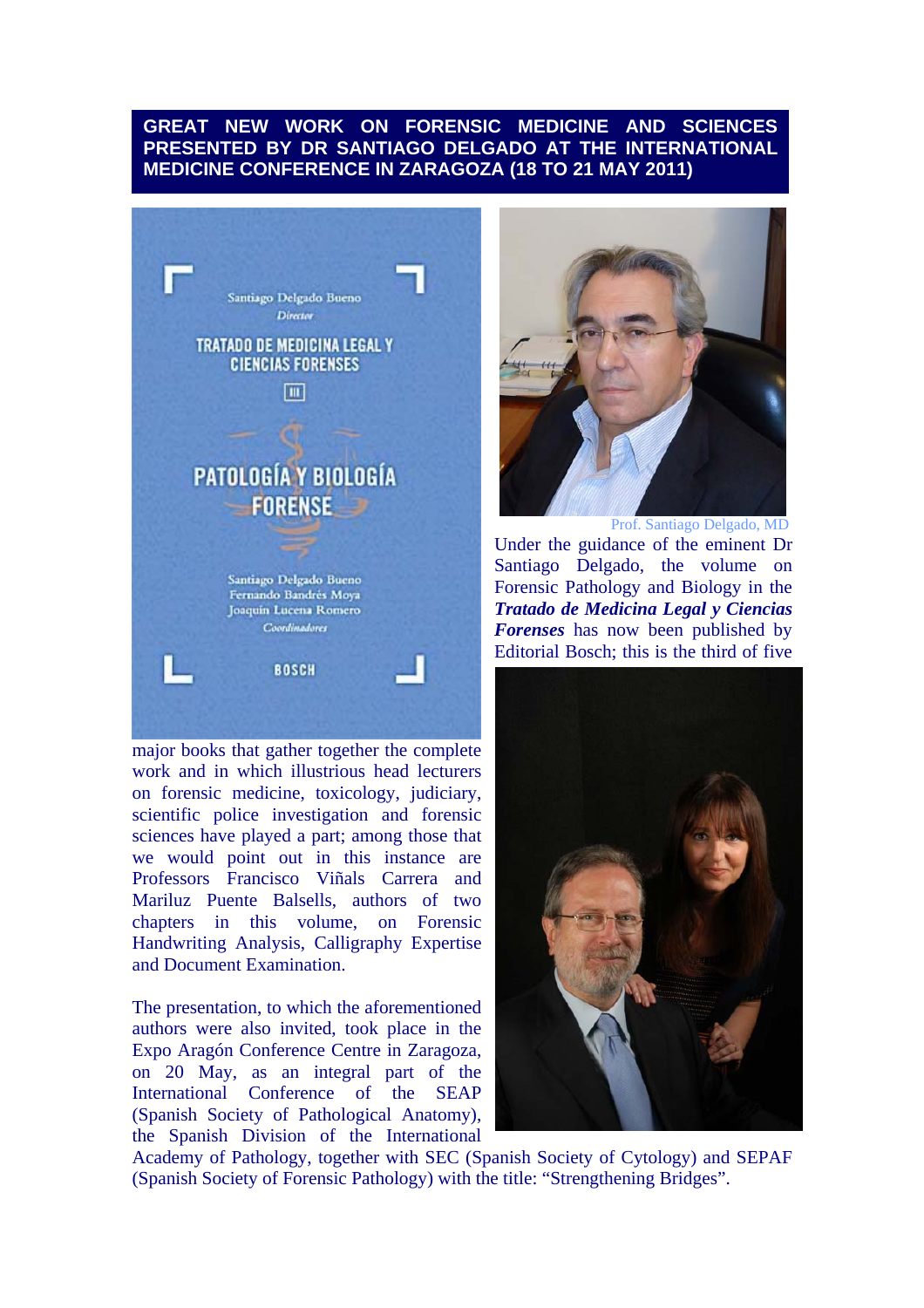

Universitat Autònoma de Barcelona

**Escola de Prevenció i Seguretat Integral**  School of Prevention and Integral Security

# **Master's programme in Criminalistics**

*January, 2012: the third edition* 

This professional master's programme ( 1500 hours **60 credits ECTS** ) is made up of three postgraduate degrees, all consisting of

| 1 The first course:                                                                                                                                      |                                                                                                                                                                   |
|----------------------------------------------------------------------------------------------------------------------------------------------------------|-------------------------------------------------------------------------------------------------------------------------------------------------------------------|
| <b>Postgraduate degree in Criminalistics: Analysis of Information and</b><br><b>Advanced Techniques in Forensic Sciences</b> (750 hours 30 credits ECTS) |                                                                                                                                                                   |
| 2 a the second course (speciality)                                                                                                                       | 2 b the second course (speciality)                                                                                                                                |
| <b>Master's Degree in Criminalistics:</b><br><b>Director of Forensic Sciences (750)</b><br>hours 30 credits ECTS)                                        | <b>Master's Degree in Criminalistics:</b><br><b>Document Examination and Judicial</b><br><b>Analysis of Patents and Trademarks</b><br>(750 hours 30 credits ECTS) |

2008-2009, studies in criminalistics (Forensic Sciences) at the Universitat Autònoma de Barcelona, will conform to the Bologna agreement and will now offer ECTS credits *(European Credit Transfer System),* thus complying with the new European universitystudies framework.

The heads of the programme are Francisco Viñals Carrera, Mariluz Puente Balsells and Manuel Ballbé. The courses will be taught by an outstanding team of academics and professionals, including experts from Spanish public-security forces and from medical and educational institutions.

Supervised by the Spanish Institutional Board of Professors and Directors of Forensic-Sciences Laboratories and the *Coordinació de Criminalistes i Pèrits Judicials de les Escoles de Pràctica Jurídica, Doctorat I Postgrau de Catalunya (*Coordinating Committee of Criminalists and Judicial Expert Analysts of the Schools for Forensic, Doctorate and Graduate Studies of Catalonia)

www.grafologiauniversitaria.com

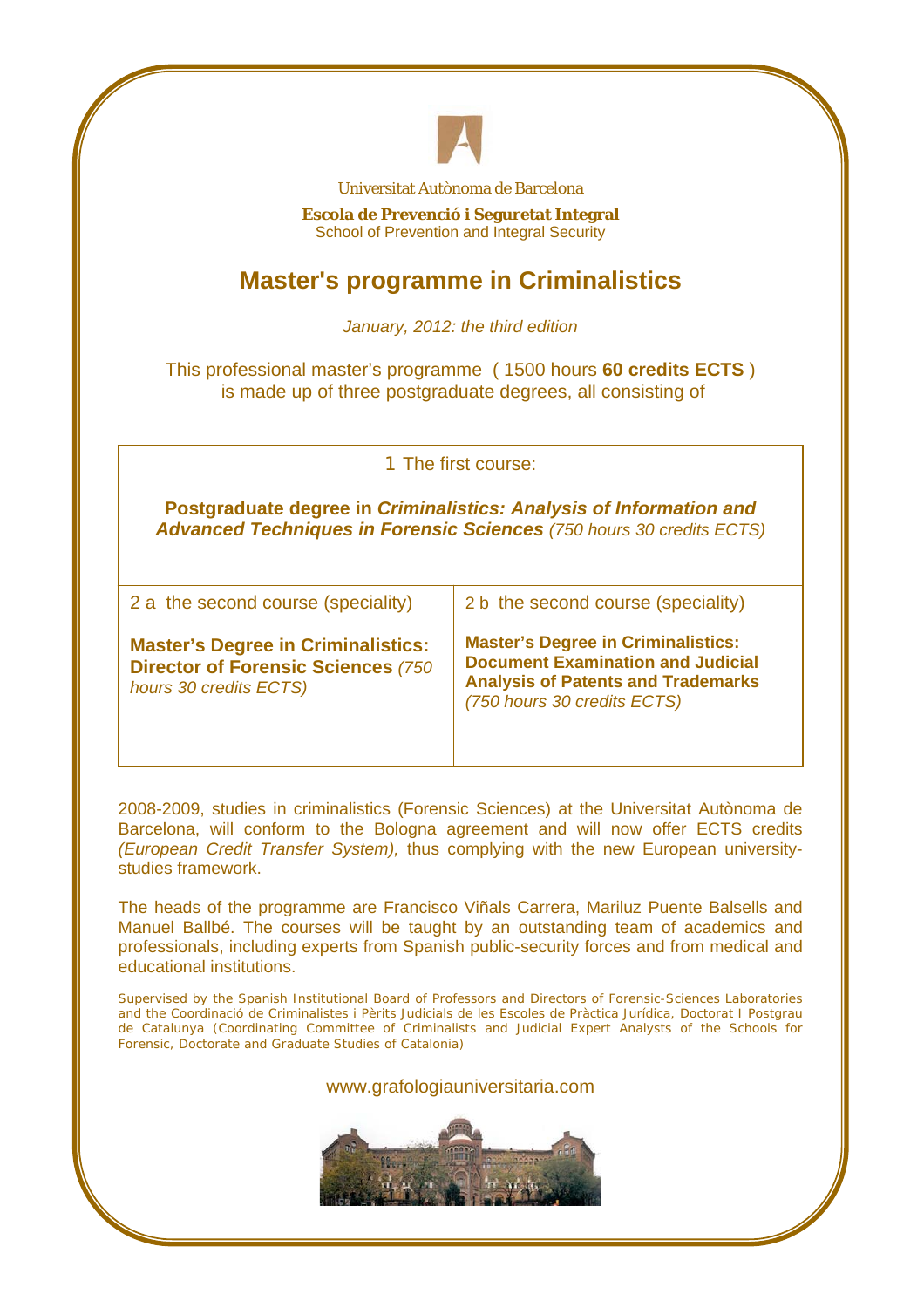

Universitat Autònoma de Barcelona

### MASTER'S DEGREE IN EUROPEAN GRAPHOANALYSIS

#### *January, 2012: the third edition*

This professional master's programme (1750 hours **70 credits ECTS**) is made up of three postgraduate degrees, all consisting of

**-Psychological Analysis of Handwriting, Graphoanalysis, Graphopathology and Graphic Projective Tests** (750 hours 30 credits ECTS)

**-Graphopsychology in Domestic and Professional Settings** (750 hours 30 credits ECTS)

**-Forensic Handwriting Analysis, Graphistics, Document Examination and Forensic Sociolinguistics.** (750 hours 30 credits ECTS)

\* \* \*

2008-2009, studies in graphology at the Universitat Autònoma de Barcelona will conform to the Bologna agreement and will now offer ECTS credits *(European Credit Transfer System),* thus complying with the new European university-studies framework.

The heads of the programme are Francisco Viñals Carrera, Mariluz Puente Balsells and Jose Llobet Aguado. The courses will be taught by an outstanding team of academics and professionals, including experts from Spanish public-security forces and from medical and educational institutions

www.grafologiauniversitaria.com



**EDIFICI HISTÒRIC** <<Casa Convalescència>> c. Sant Antoni Mª Claret, 171 - 08041 Barcelona (SPAIN) **TELF:** 93. 321.57.48 - **FAX:** 93.323.24.71 **WEB SITE:** http://www.grafologiauniversitaria.com/ **FORO:** http://boards3.melodysoft.com/app?ID=grafologiauniversitaria **NEWSLETTER:** http://www.egrupos.net/grupo/grafologiauniversitaria/alta info@grafologiauniversitaria.com